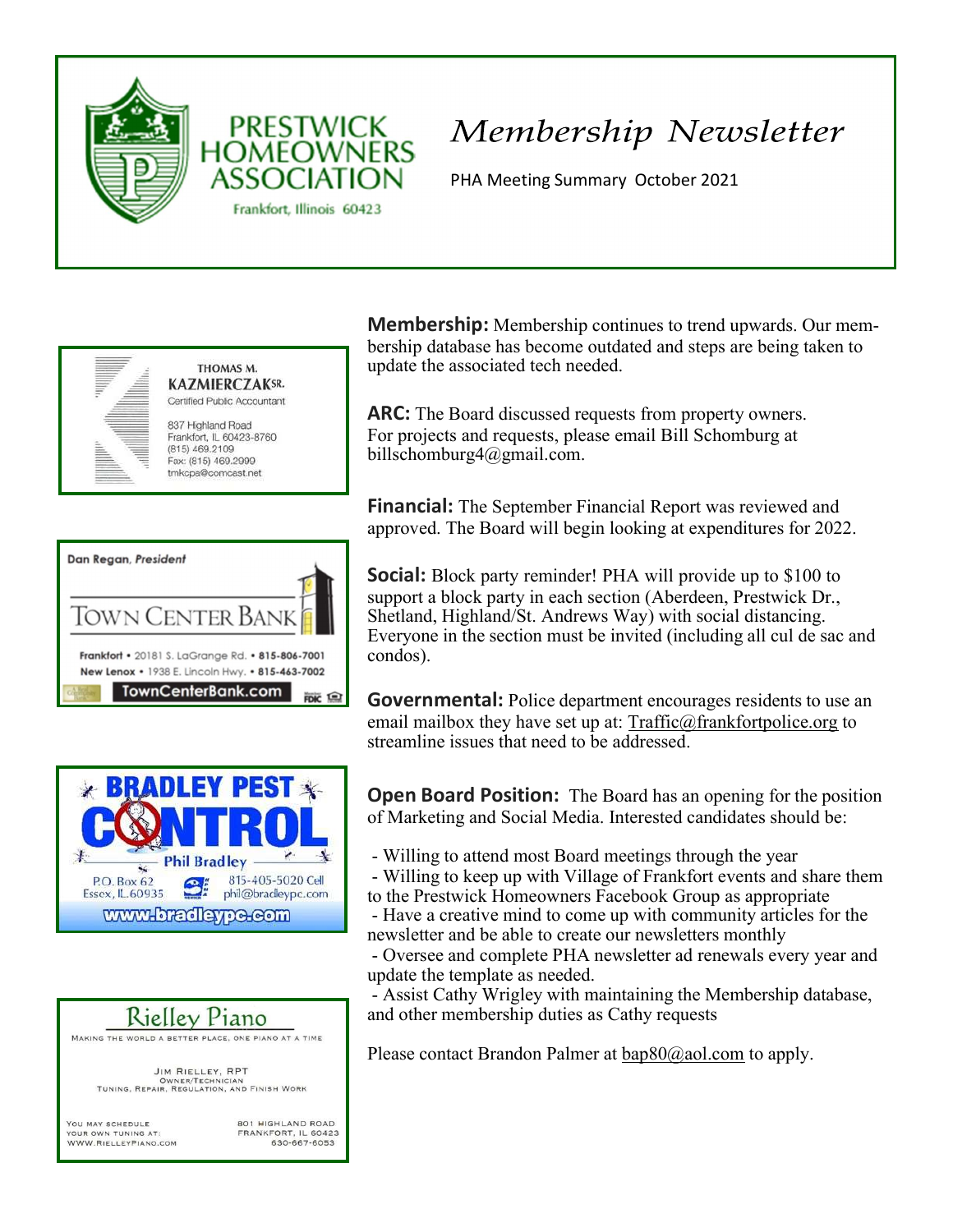

**Reminder:** We have received several complaints about pets running loose in the neighborhood. As a friendly reminder, please remember to keep pets leashed or contained to your property. Please remember to pick up after your pets. Any complaints can be made directly to the Frankfort Police Department.

Security: Remember your 9pm routine.... Lock it or Lose it!

**Code Enforcement:** The Board thanks the Village of Frankfort Code Enforcement officer for monitoring issues in the neighborhood.

**Next Meeting:** Wednesday, November 10 at 7:00 at PCC or via conference call



**Beautification:** Recognize your neighbors for their hard work! From gorgeous landscaping to improvements that breathe new life into a fixer upper, we commend these homeowners for their commitment to excellence. Simply send an email to Brandon Palmer at bap80@aol.com with the subject line "Beautification" and the address you feel deserves a mention.

\_

\_

## Advertise in the PHA Newsletter!

If you would like to advertise in our newsletter, please contact Brandon Palmer at bap80@aol.com



Visit our website:

http://prestwickhomeowners.com/

## Contact us:

bap80@aol.com twrigley9@att.net

Brandon Palmer: President Cathy Wrigley: Vice President